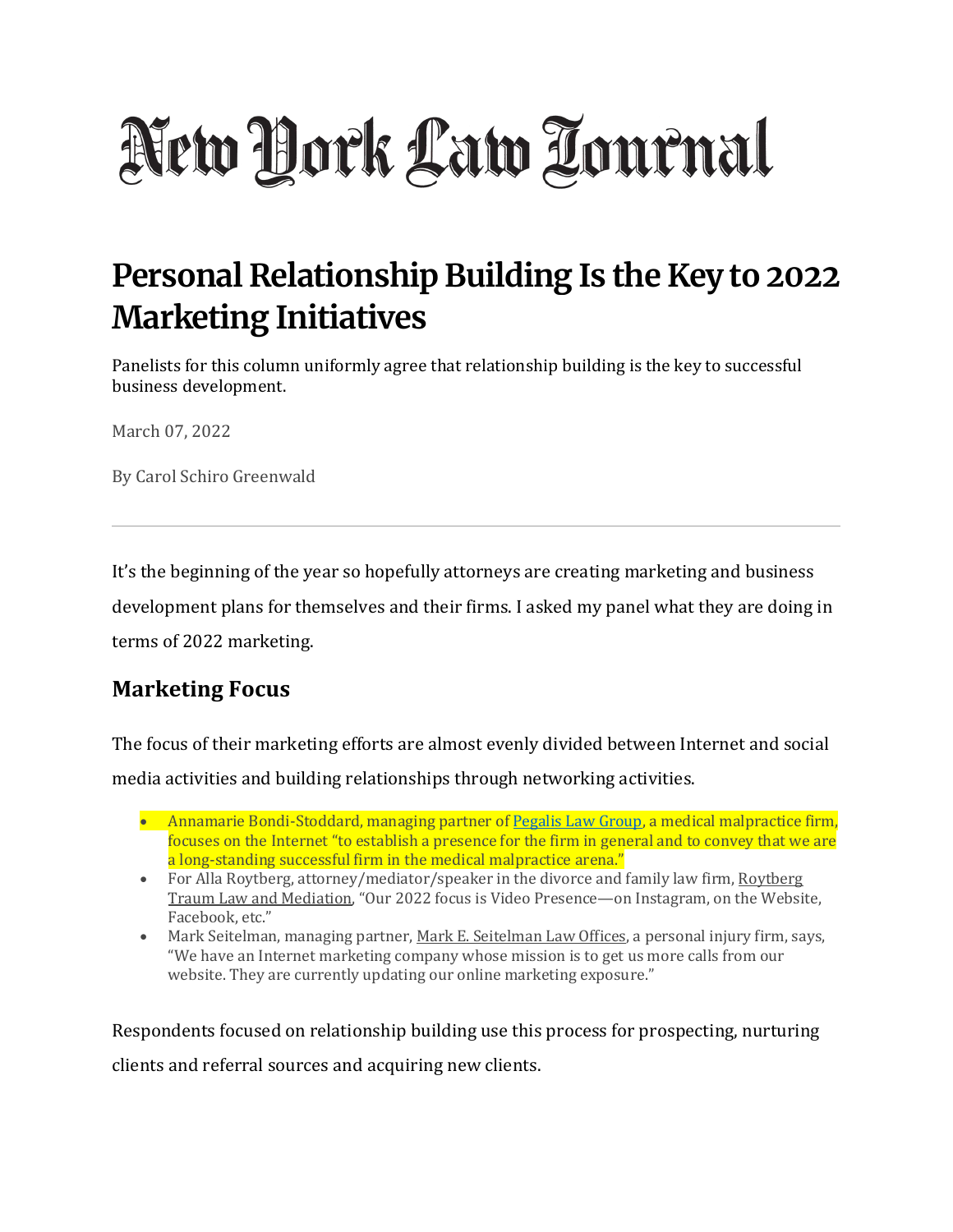- For Amy Goldsmith, intellectual property/cyber/privacy lawyer at Tarter Krinsky & Drogin, "The focus is on nurturing relationships with clients and referral sources."
- Jamie Mogil, JRMogil Law, works with small business creatives. She focuses her marketing on client acquisition in her practice niche.
- Nancy Schess, workplace compliance attorney at Klein Zelman Rothermel Jacobs & Schess, says, "My focus is on connections and education, with a concentration in the markets or types of business professionals who typically use our services."

Firms have similar objectives. Andrew Peskoe, chairman of Golenbock Eiseman Assor Bell & Peskoe, a full service firm, identifies two important marketing purposes. "We have multiple purposes for our marketing initiatives. Certainly, we are trying to increase awareness of our services as well as upsize our individual attorneys' relevant networks."

Joel Weiss, managing partner, Weiss & Arons, an intellectual property boutique, seeks to raise awareness among a select group of prospects—larger clients who file multiple patents a month. "Our most profitable business generation is limited to a select group of sophisticated, high-volume, IP customers. We don't typically encourage people to bring the smaller clients with a 'great idea' to patent but that aren't repeat customers. We try to train our younger partners to focus on the larger customers and to maintain our current large customer base—rather than attract less profitable smaller customers."

# **The Most Effective Business Development Technique**

Attorneys' responses are all about meeting prospects and referral sources. Some prefer techniques that showcase their personality and expertise, while others stress their focus on service.

- "I am open, honest and sincere in my wish to be of service to my clients and referral source. 'How may I help you' is often my first question after 'hello'," says Amy Goldsmith.
- George Kontogiannis, trusts and estates partner with Tesser, Ryan & Rochman, says the best technique for anyone is grounded in understanding themselves and what they are good at. "Thus, for me, I believe I am a more personal person. I value one on one relationships and have developed my business technique in creating such relationships."
- Donna Drumm, DrummAdvocacy, is an advocate for people with physical or invisible disabilities who need accommodations in legal proceedings. "I look for referrals from attorneys who have clients with disabilities and understand the additional service enhancement court accommodations create that deepen their client relationships and enhance their clients' performance in the courtroom."'
- "Speaking on industry panels has been an effective technique" for Barry Heyman, Heyman Law, an entertainment attorney.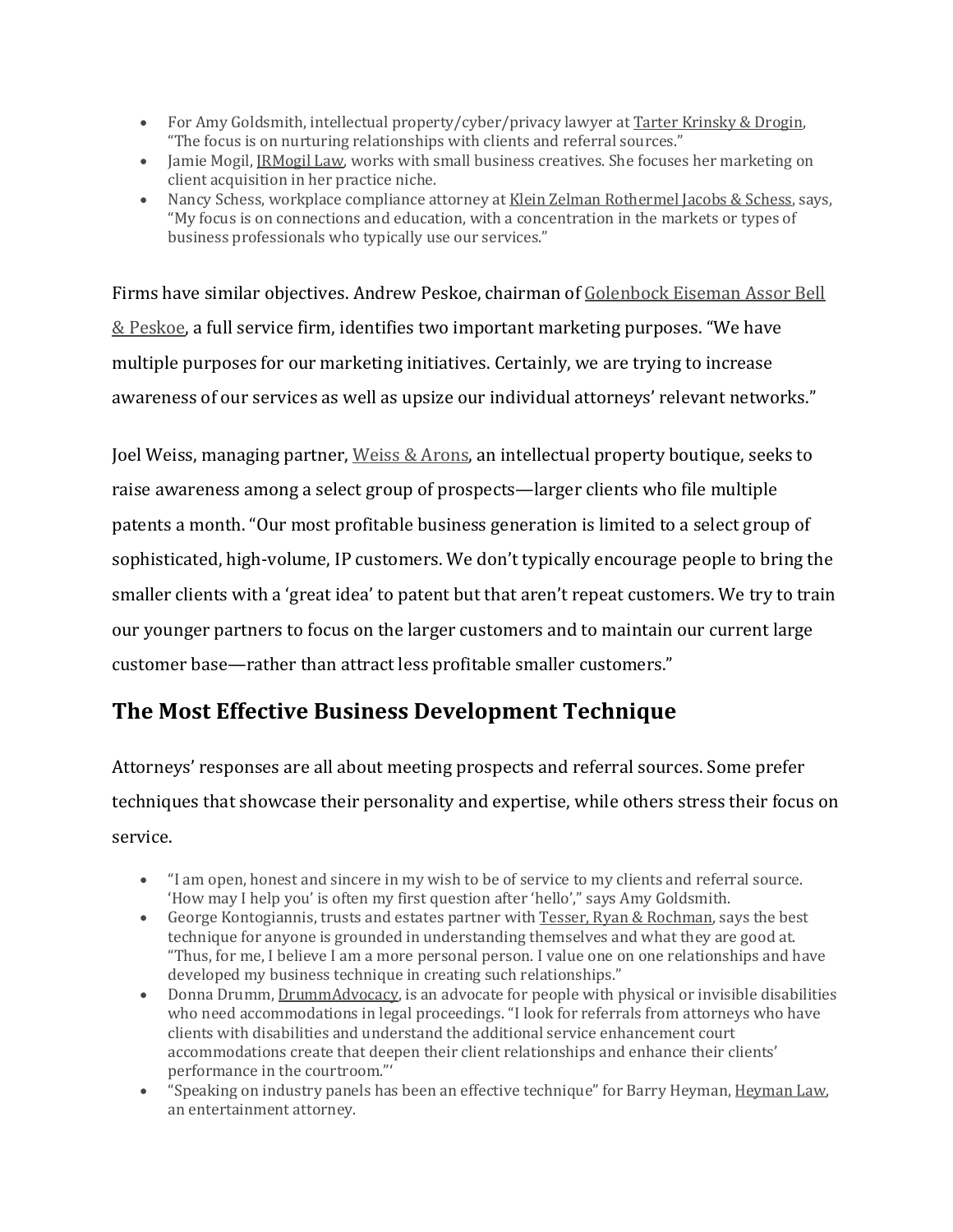- "Networking, networking, networking—with speaking and writing mixed in.
- We work from the basic concept that the best business relationships grow from the best personal relationships coupled with showing (as opposed to telling) the market what we have to offer," says Nancy Schess.
- Jamie Mogil is "working on a listicle and video titled, '5 Reasons Creatives Need a Lawyer.' In reading or viewing this marketing material, potential clients learn I'm skilled and experienced as well as engaging, authentic, and trustworthy.
- [Annamarie Bondi-Stoddard](https://pegalislawgroup.com/attorneys/bondi/) says, for them, "the most successful area is developing relationships with a variety of attorneys and firms as a source of repeat referral business. Having attorneys that exclusively refer medical malpractice cases to us provides a steady source of new clients."

How can you predict when someone will have an accident and need a personal injury attorney? If you can't, how do you build your business effectively? Mark Seitelman knows the next person who needs him could be anywhere, so he markets widely. "When marketing to the general public, I am the business. I am the brand. Once I leave the home, I am marketing myself. My wife and I are active in the Jewish charitable and cultural worlds. Pre-COVID-19, we would attend at least one fundraiser or social event a week. We frequently talk about our personal injury practice with "regular" people, such as cabdrivers, store clerks, etc. We usually carry and give out calendar cards and other promotional items.

"We also market to other attorneys for referrals. A relationship with another personal injury law firm can produce a fairly regular stream of new clients. Several of our attorneys market our services in their own ethnic communities."

## **Marketing Plans and Calendared Time**

Marketing professionals say begin with a written plan. About half the respondents do have a written plan. "As a solo practitioner, I review my marketing efforts annually. My review is success and goal oriented," says Rona Just Gura, matrimonial attorney, Law Offices of Rona Gura.

Most of these lawyers spend two to eight hours a week on business development. Charles Eric Gordon, an investigative counsel, Law Office of Charles Eric Gordon, devotes "approximately eight hours a week to marketing which includes not only actual networking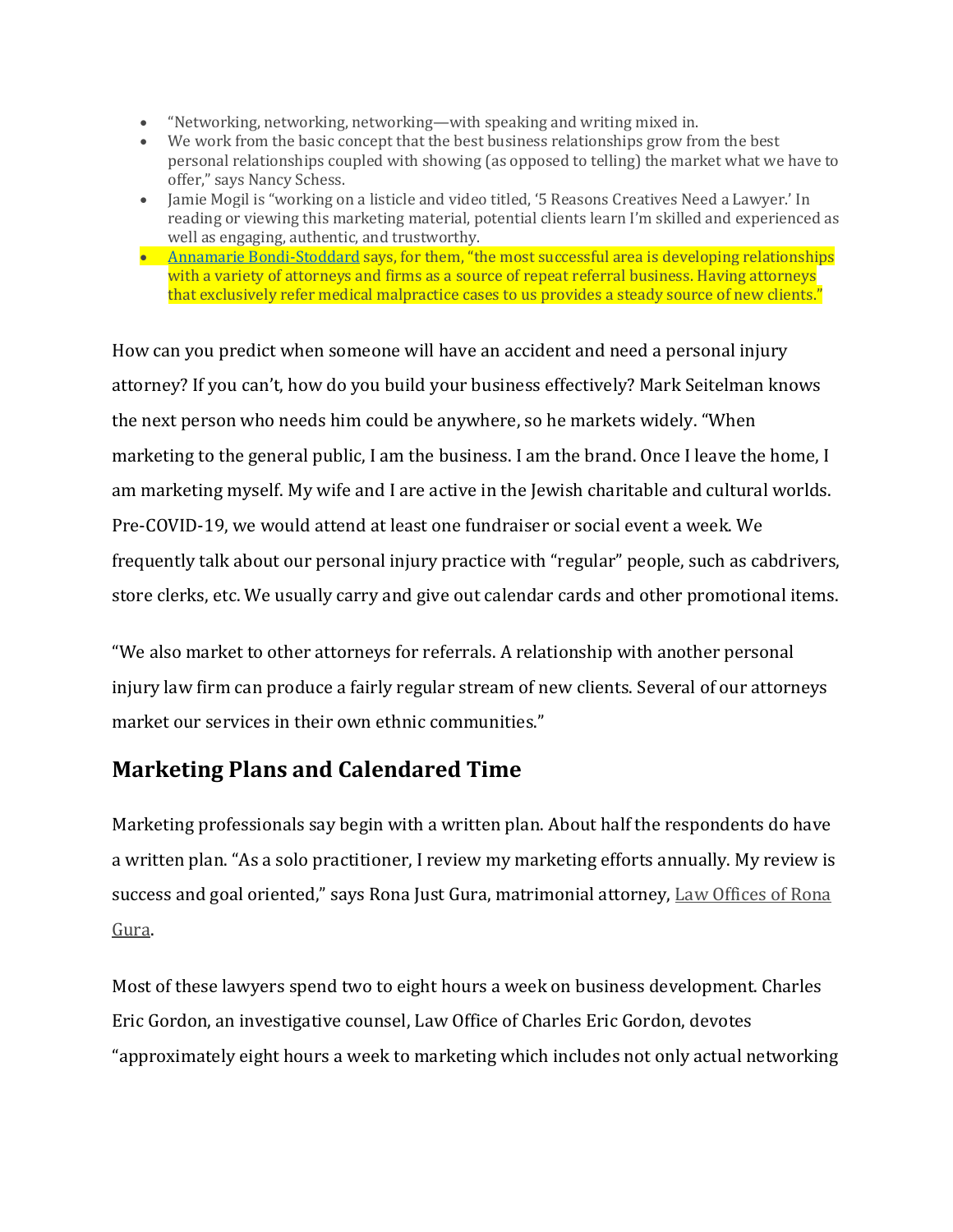but responding to postings on LinkedIn and ilaw, etc. calling former clients and meeting with other attorneys one-on-one for meals."

"To me, marketing has a momentum and needs to be fed every single day. Of course, marketing covers many different types of activities so the actual activity every day could vary. The activity isn't always time intensive. Sometimes it is as simple as making a phone call, sending an email or posting on LinkedIn," says Nancy Schess.

#### **The Impact of the Pandemic**

Of course, the main impact for everyone was the shift from in-person to virtual networking and marketing. It led to different outcomes for different firms. Several attorneys mentioned the ability to participate in more networking groups because they did not have to travel. Alla Roytberg says, "We are a lot more active in Zoom-based networking events, present a lot more CLEs and speak on many more panels than pre-COVID."

Nancy Schess also values the geographic range of virtual meetings. "The pandemic has actually been positive for our marketing. While we were admittedly a little apprehensive about removing in-person connecting completely, we have been pleasantly surprised. We learned that the virtual platforms have given us a new and expanded reach. While we do expect to resume our pre-pandemic style of in person connecting when we can, virtual connecting will continue to play an important role in how we market our services."

But at the same time, as Amy Goldsmith says, "What hasn't changed is the need to connect with each person in a meaningful way."

- For Mark Seitelman, "When our social events came to a halt it caused us to rethink our web presence and to seek more cases/clients from the web."
- For Jamie Mogil, "The Pandemic was an opportunity for me to learn what was or wasn't working. I learned to invest the time and money to market and connect with potential new clients in the creative industries of design and architecture."
- Andrew Peskoe is pleased that more attorneys in his firm are interested in marketing initiatives. "I have complained that getting attorneys to do meaningful marketing is harder than herding cats; it is more like trying to herd a picture of cats. I have to say that my recent experience as chairman of my law firm has been much much better. I see great progress in general, and